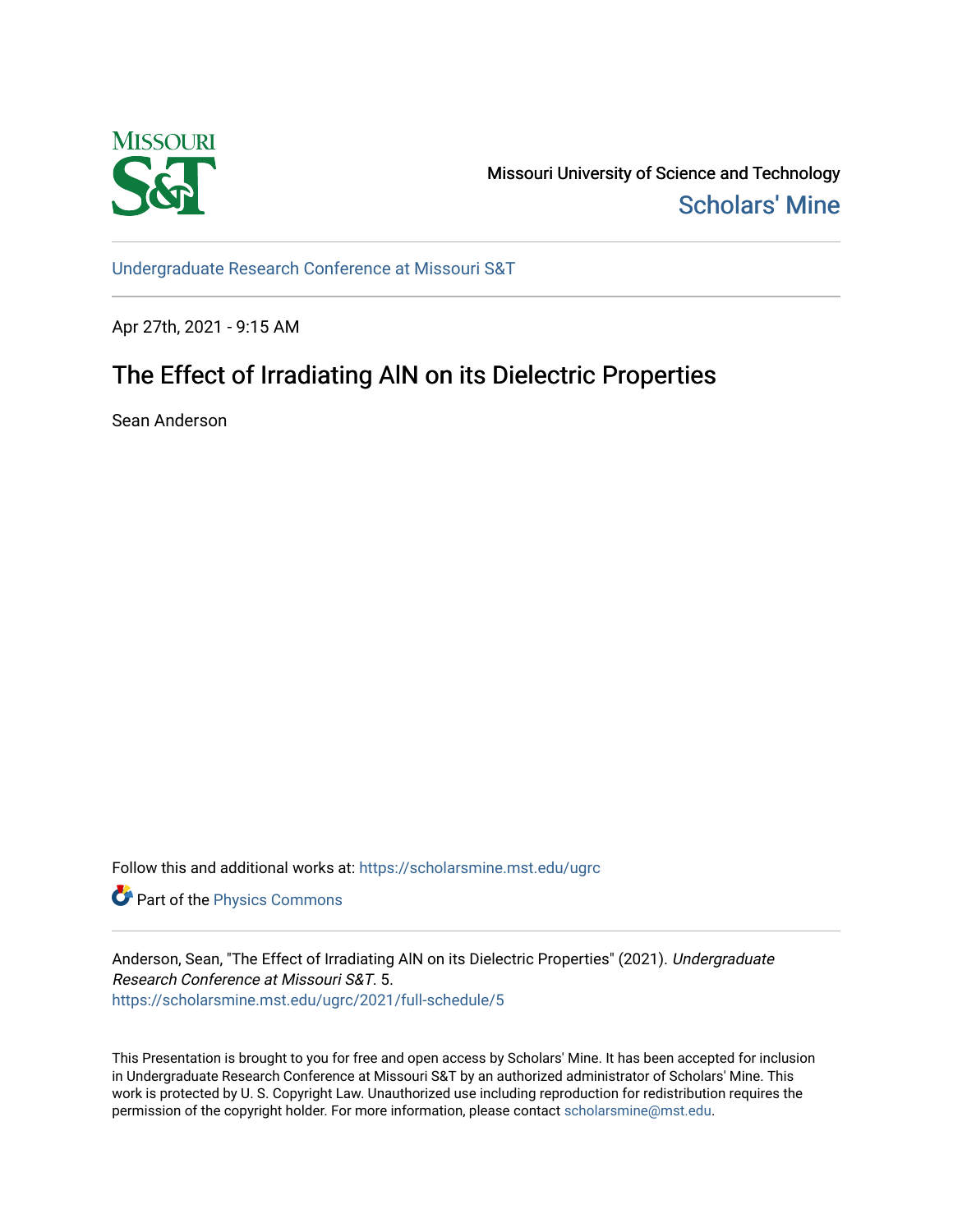### The Effect of Irradiating AlN on its Dielectric Properties

### Sean Anderson Aleksandr Chernatynskiy

Missouri University of Science and Technology's Physics Department

April 1st, 20201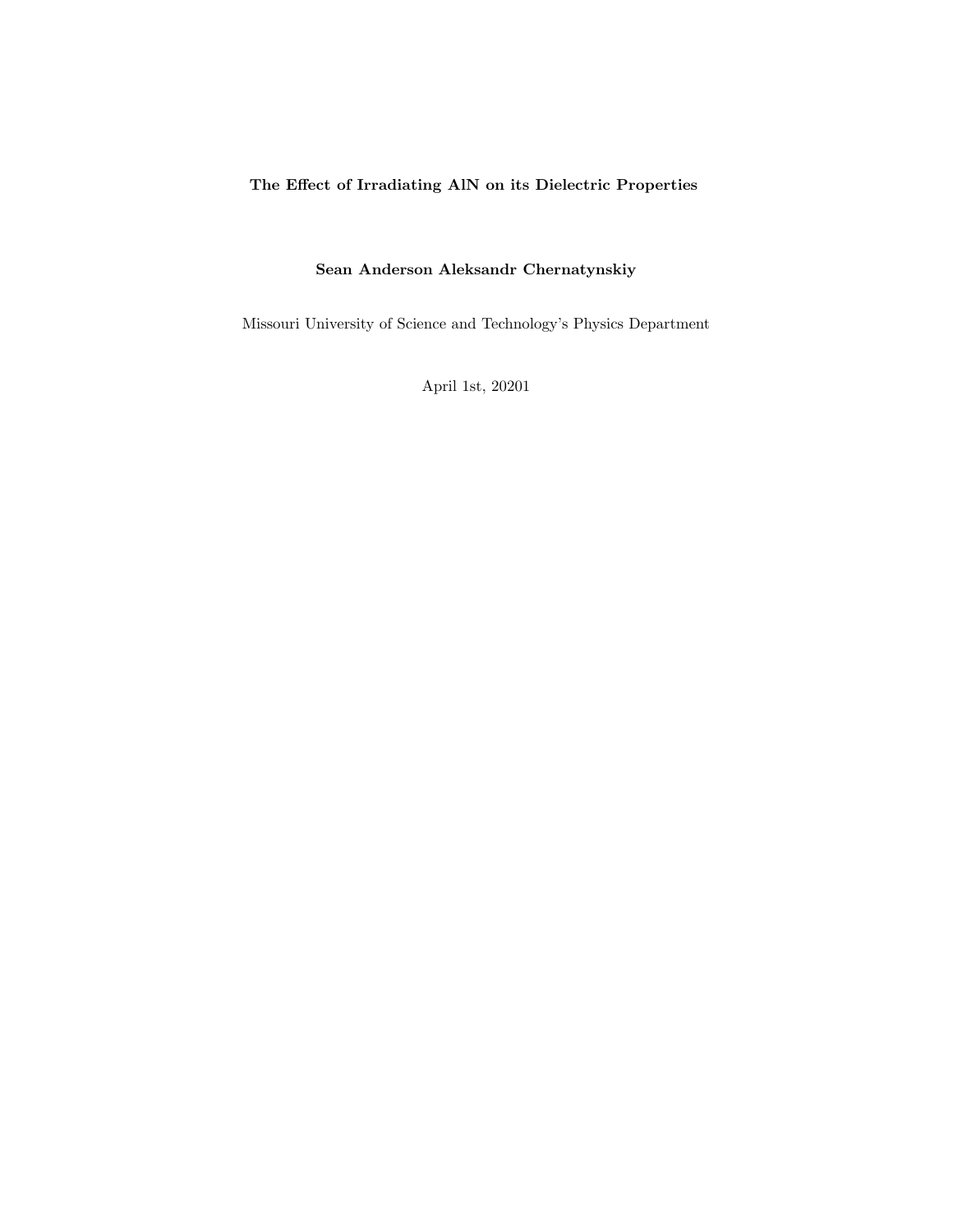#### Abstract

Aluminum Nitride is an active element of sensors that monitor the performance and well-being of the nuclear reactors due to its piezoelectric properties. Yet, the variations of its properties under irradiation are largely unexplored. Here, we report the results of the molecular dynamics simulations of the structural changes in AlN under irradiation via the knock-on atom technique. By creating and evolving the irradiation cascades due to energetic particle interaction with the atom of the crystalline lattice we determine the rate of the defect production as a function of the deposited energy. Further, we determine a displacement energy, a key characteristic that describes how efficient the defect production in the given material is. Comparison with the isostructural GaN is provided.

### 1 Introduction

In nuclear reactors, a way to measure physical paramaters is through ultrasonic sensors. In ultrasonic testing, a sound wave can be sent through a material, and used to probe for defects in it. This functions based one how sound waves will travel through the material and, principally, will reflect off of defects in that material. This ultrasonic testing can also be applied to measure properties of the material, such as temperature, pressure, and vibration. Of the materials chosen for these sensors, AlN has shown itself to be a very attractive candidate for use, due to it's stability and resistance to irradiation.

This project set out to investigate how the behavioral properties of AlN will change under irradiation. This is of particular interest due to it's use in Nuclear Reactors as a sensor, where it's piezoelectric effects can be used as a sensor to monitor the reactor's status[5]. Thus far, AlN has been seen to have stronger resistance to irradiation effect than GaN, and so motivates further development.

Studies of irradiation using molecular dynamics have been carried out many times before. As already mentioned, they've been used with respect to GaN to investigate how defect formation due to irradiation may behave under different circumstances, such as temperature, or differing irradiating energies[2][3]. This precedent work has already established some properties relating defect production and external factors, such at He et al. reporting a dependence on temperature, and Nord et al. investigating threshold displacement energies based on how the irradiated atom strikes the crystal.

Thus, we aim to apply much of the methodology of these simulations, and apply them to the case of AlN. In particular, the relationship between the formation of defects and the energy of the irradiated particle is the goal. This is investigated in two ways. Firstly, the question of how defects form if a particle of some energy strikes the lattice. And secondly, investigating what energy is required to form defects.

#### 2 Methodology

In order to simulate radiation damage of AlN we employed Molecular Dynamics simulations with the LAMMPS package  $|4|$ . In these simulations, an irradiated particle known as the knock-on atom strikes the face of the crystal lattice and transfers a significant portion of its energy to the structure as a whole. Following this, the simulation is allowed to run until the entire system has once again returned to an equilibrium. Over the course of this simulation, some atoms may be knocked out of their place in an ideal structure and will instead settle in a different energy minima forming a defects. The hole this atom leaves behind is known as a vacancy. In this work, we only study low irradiation flux, that is, only one knock-on atom will strike the lattice.

The structure of AlN is wurtzite. We began with an orthorhombic primitive cell with 4 atoms and then replicated it to create a supercell containting 640,000 atoms. This size was found to be large enough such that the largest radiation cascade wouldn't interact with itself from periodic boundary conditions, and would also have the supercell present as a roughly cubic form.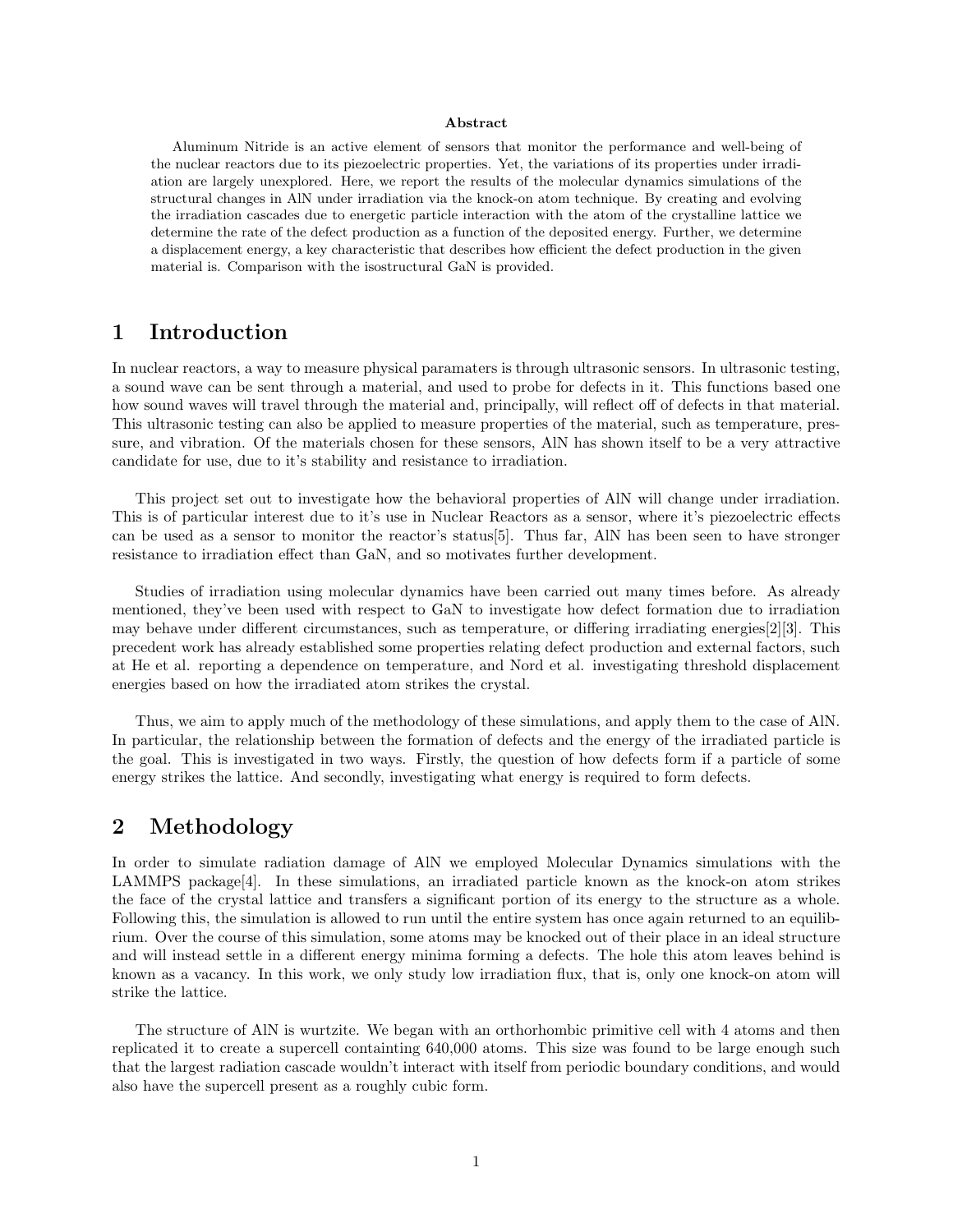In order to run the knock-on simulation, it was split into two parts. Firstly, the system was allowed to run with no knock-on atom to ensure we had reached a properly ideal crystal. This was accomplished by setting an NPT thermostat over the system at 300K, which would give us an appropriate volume for our intended temperature. Once the system had finished equilibrating, the primary damage simulations began. A knock-on atom on the face of the supercell was then given an energy ranging between 1k and 10k eV directed into the system, and was allowed to run under and NVT thermostat.

In addition, we also explored the displacement energy of AlN. In this analysis, the AlN crystal was started from a perfect crystal structure, and the knock on atom would be given a specific energy, where the exact energy is determined by a binary search algorithm. The direction this atom would be displaced towards would be in a random direction as well. In this approach, we search for a threshold displacement energy between by setting an upper and lower at 0 and 200 eV respectively. Then, the midpoint of our bounds were taken as a test energy, and then the simulation would be run from there. After the simulation finished, we can look at the energies at the end and, by comparing them with the energies of the perfect crystal lattice, decide if a defect was formed. Then, we can update the bounds to be higher or lower depending on if there was a defect present, and then repeat. This was repeated until a desired accuracy was obtained, and then that could be reported as a defect energy. It is worth noting, however, that the random direction chosen for the atom does play an effect on the defect energy. As such, this algorithm was run multiple times, and then an average defect energy was found.

In Molecular Dynamics, the choice of interatomic potentials to define the system is critical, since it will define how the atoms in the system interact. However, there are very few classical potentials developed for AlN. For this simulation, we choose the Buckingham Style potential with Coulomibc interactions[1] that reproduces reproduce basic behaviors of AlN well. The Ziegler-Biersack-Littmark (ZBL)[8] potential was also employed for very short range interactions.

The Buckingham-Coulomb potential is given by  $E_{ij} = E_{Buck} + E_{Coul} = (A * exp(-\frac{r_{ij}}{\rho}) - \frac{C}{r_{ij}^6}) + (\frac{Z_i Z_j}{4 \pi \epsilon_0 r_{ij}})$ , where the first term in parentheses is the Buckingham potential, and the term in the second set of parentheses is the familiar Coulombic potential. A,B, and C are all constants, while  $Z_i$  and  $Z_j$  denote the charge on the two atoms, and  $r_{ij}$  is the distance separating the two. In the Buckingham potential, the term  $Aexp(-Br)$ constitutes a repulsive force, and  $-\frac{C}{r_{ij}^6}$  denotes an attractive force. Note that as the two atoms approach each other, the  $\frac{1}{r_{ij}^6}$  term will begin to dominate, and will result in a very unphysical attractive force that will strongly bind the two atoms together, and in fact would happen very commonly during the molecular dynamics simulations. This necessitates more consideration onto the exact potentials we should use.

The chosen solution was to employ the ZBL potential at very short ranges.The ZBL potential is a potential that simulates two particles at very small separations, where the interactions between the 2 atoms can be seen as being dominated purely by the coulombic interactions of the positively charged. The ZBL potential is given by  $E_{ij} = \frac{1}{4\pi\epsilon_0}$  $Z_iZ_je^2$  $\frac{Z_j e}{r_{ij}}\phi(r_{ij}/a) + S(r_{ij})$ . *a* is a constant dependent on the charges of the 2 atoms, given by  $a = \frac{0.46850}{70.33 \times 700}$  $\frac{0.46850}{Z_i^{0.23}+Z_j^{(0.23)}}$ .  $\phi(x)$  is defined to be  $\phi(x) = 0.18157e^{-3.19980x} + 0.50986e^{-0.94229x} +$  $0.28022e^{0.40290x} + 0.02817e^{-0.20162x}$ . Important to note is that as the distance goes to 0,  $\phi(\frac{r_{ij}}{a})$  goes to 1, where the potential is purely Coulombic.  $S(r_{ij})$  is a switching force included to ensure that the force, energy, and curvature will smoothly ramp down to 0 between cutoffs.

In order to ensure that the overall potential we employed would smoothly transition between the two, the ATSIM[6] program was used to create a smooth spline between the short range interactions, dominated by the ZBL potential, and long range interactions, which are dominated by the Buckingham potentials.

In order to gather data once the simulations had been finished, the OVITO visualization program[7] was used. OVITO can read output from LAMMPS and use it to create visualizations of how the strucutre of the cell evolved over time. OVITO also comes with a Wigner-Seitz Analysis program, which was used to identify vacancies, interstitials, and antisites. This was the main method of analyzing the structure once it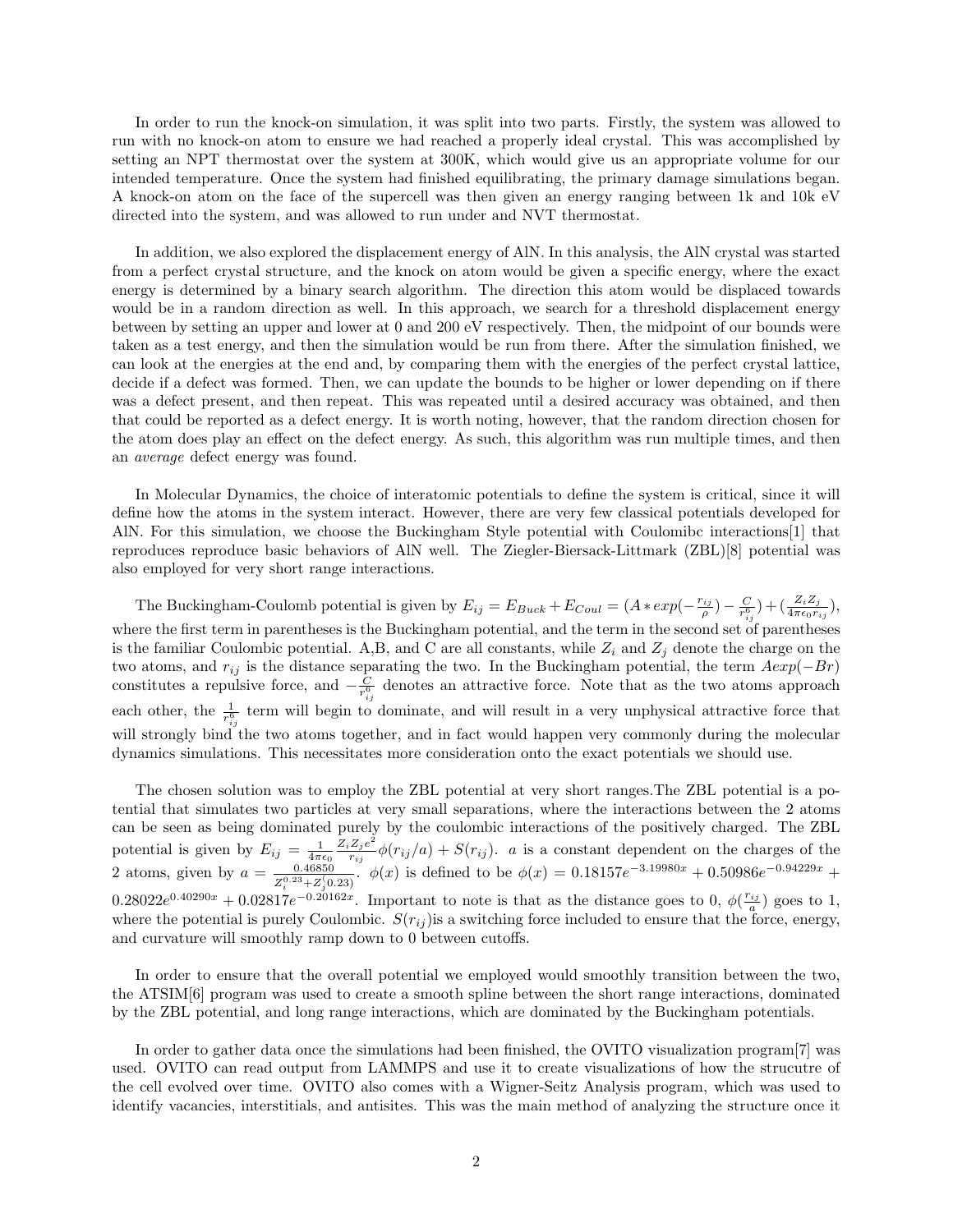had re-equilibrated after the knock-on simulation.

The Wigner-Seitz analysis program defines vacancies and interstitals by counting how many atoms reside in a Voronoi Cell. The Voronoi Cells are defined with respect to some reference structure (in this case, the equilibrated structure), and are structured such that each cell contains only one atom. At the end of the simulation, Wigner Seitz analysis will calculate the how many atoms reside in each Voronoi Cell. If there are no atoms in the Voronoi Cell, it's defined as a vacancy. If there are 2 or more atoms in a Voronoi Cell, it's defined as an interstitial. Additionally, if at the end of the simulation, the type of atom occupying a cell is different than the one inhabiting it originally, it is defined as an antisite.

#### 3 Results

#### 3.1 Production of Defects

As the knock-on atom first collides with the crystal lattice, it will immediately dump much of its kinetic energy into the surrounding atoms. This sudden spike of energy will continue as those atoms will also begin to displace more and more atoms surrounding it, creating the radiation cascade. Due to this high energy displacement at the very beginning of the irradiation, defects are almost surely formed. During this initial knock-on is when the maximum number of defects will be formed. As the simulation continues however, some interstitials and vacancies will begin to anneal as the system beings to return to equilibrium. This results in the total number of defects declining as the run continues, until eventually the system comes to rest at another equilibrium which will contain some defects inherent in it's structure.

By visualization and Wigner-Seitz analysis, this process of an increasing number of defects and then them dropping down can be clearly seen. In the following 4 snapshots, this behavior can be seen very clearly.

Figure 1: 4 Snapshots of all defects due to a 4 keV knock on atom at different points in time. Size of atoms exaggerated for clarity.



These are taken in chronological order and show the total defects at different points in time. As is to be expected, at the very beginning defects very quickly form as the knock-on atom deposits almost all of it's kinetic energy at once. This causes the radiation cascade to begin forming, and ballooning outward from where the knock-on atom first struck the lattice. Of note is that as the knock-on atom recoils from it's first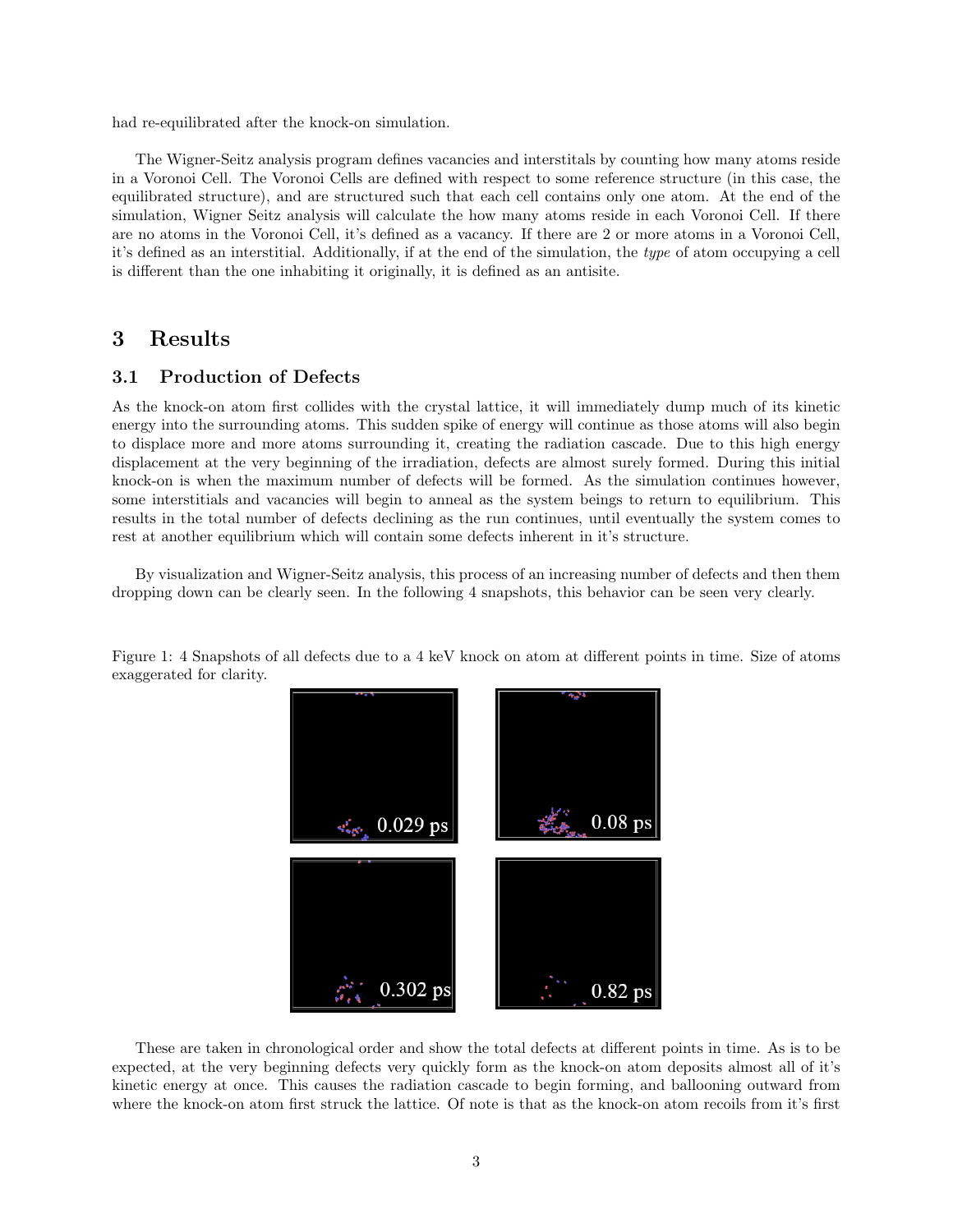collision, it will begin to travel backwards from where it came, and eventually cross the periodic boundary and being to interact with atoms at the top of the structure. However, at this point the atom has already deposited much of it's kinetic energy and so it's impact will be much less extreme compared to the initial knock-on.

By the time the system has settled into another equilibrated state, many of the interstitials and vacancies have disappeared, leaving behind a equilibrated structure with much fewer defects inherent in it's formation. This comes about because defects that are close enough together can spontaneously recombine with each other, thus dropping the total number of defects. However, in a more realistic scenario where the AlN will be continually bombarded with more irradiated particles, this irradiation will continuously produce more defects.

| Energy Step       | Maximum Interstitials | Maximum Time | End Interstitials | End time    |
|-------------------|-----------------------|--------------|-------------------|-------------|
| 1 KeV             | 32                    | $.07$ ps     |                   | $0.55$ ps   |
| 2 KeV             | 41                    | $.0693$ ps   | 4                 | $0.6$ ps    |
| 3 KeV             | 46                    | $.0618$ ps   | 6                 | $0.7$ ps    |
| 4 KeV             | 117                   | $.08$ ps     | 8                 | $0.82$ ps   |
| 5 KeV             | 137                   | $0.12$ ps    | 8                 | $0.7$ ps    |
| 6 KeV             | 178                   | 0.1582       | 12                | $2.78$ ps   |
| 7 KeV             | 207                   | $0.125$ ps   | 18                | $0.9$ ps    |
| 8 KeV             | 216                   | $0.1$ ps     | 14                | $1.322$ ps  |
| 9 KeV             | 273                   | $0.122$ ps   | 14                | $1.287$ ps  |
| $10~\mathrm{KeV}$ | 297                   | $.1105$ ps   | 17                | $1.1005$ ps |

#### 3.2 Displacement Energy

Defect energy is a statistical value important to the study of damage calculations. It is defined as the lowest energy required in order to create a permanent defect if the atom is sent in a certain direction. It is also, however, a statistical value by nature. So in order to obtain an accurate value, the binary search tree algorithm must be run multiple times over, and then averaged to obtain a reasonable result.

In the interest of efficiency, the system we tested our defect energies on also differs from our investigation into defect production. Since our knock-on atom is now travelling much slower than any of the previous simulations, the size of the simulation cell can be decreased in the interest of efficiency. This new cell has 17,280 atoms, and was once more chosen with the interest of ensuring that the radiation cascade never interacts with itself.

In addition, we also investigated whether type of knock-on atom would play a significant role in the average defect energy. And so, in addition to running the simulations as done previously, we also elected to have one set of binary search algorithms work when an aluminum atom is displaced.

The graph shows very clearly that there appears to be no dependence on particle type when it comes to displacement energy, suggesting that it's more dependent strictly on energy of the knock on atom. In addition, the defect energy exhibited here is much higher than the defect energy of GaN. While the work of Huen et al. reported an average displacement energy of about 50.1 eV, the displacement energy here shows to be on the scale of 130.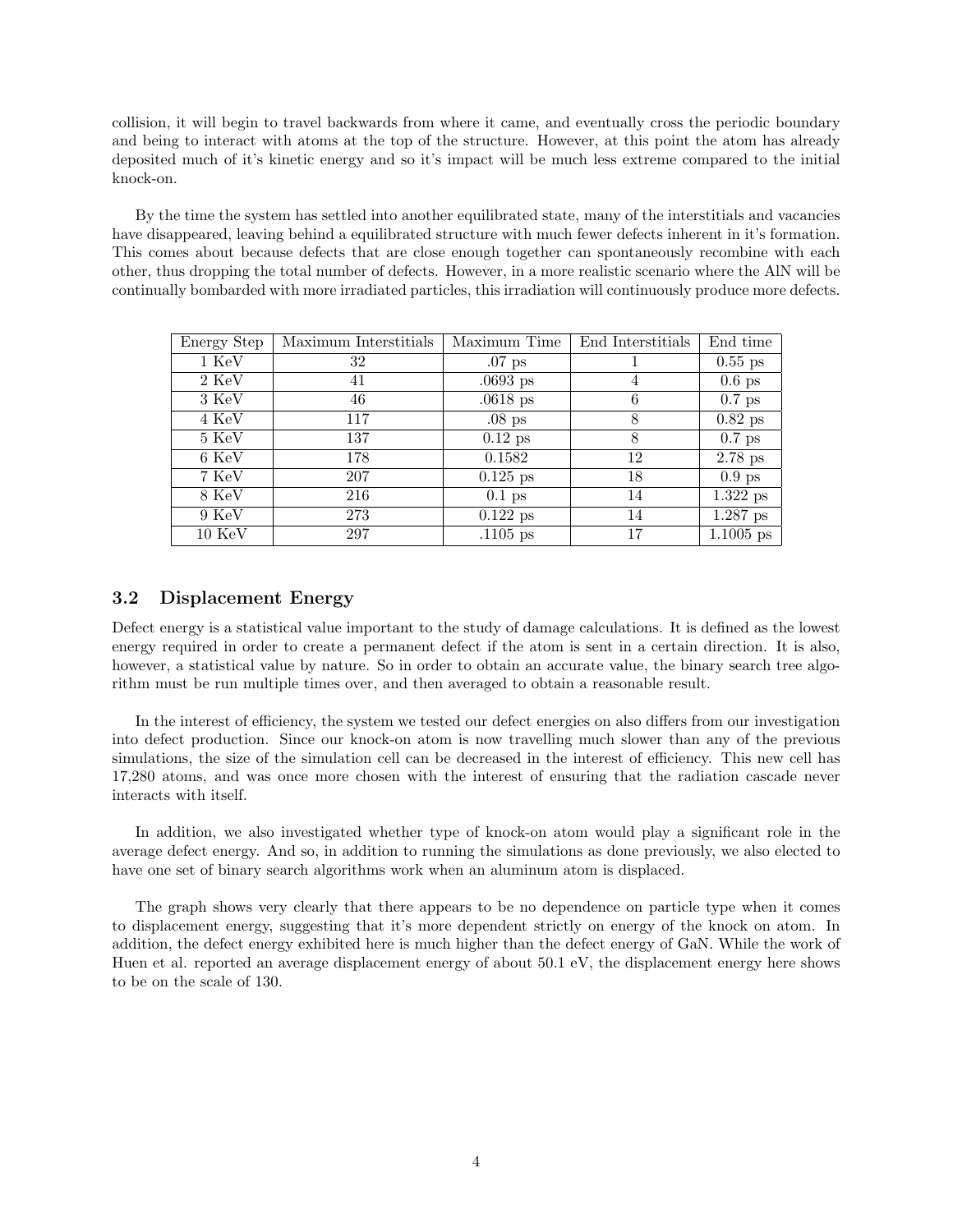

Figure 2: Average defect energy vs Number of simulations run

#### 4 Conclusions

We used the Molecular Dynamics Package LAMMPS extensively in our analysis of AlN and how it's properties change when it is subject to irradiation, and the subsequent defect formations. From this, we found multiple dependencies on the energy of the knockon atom with regards to how extensively defects are formed, and what energies are required to form defects.

In regards to how defects are formed, we discovered that there is a strict dependence on the knock-on energy of the atom. This range included the total number of interstitials, at both maximum and minimum time, and the timeframe over how these occur. Specifically, higher energies correlate to higher numbers of defects at both the beginning, and end of the simulations. As well, the timeframe to reach those expands, meaning that as the energy of the knockon atom increases, the system will take more time to anneal out all of it's defects. This however, did not seem to be as completely linear as expected.

In addition, a limited number of runs were used to investigate the defect energy of AlN. In addition, this setup was run with both Aluminum and Nitrogen as knock-on atoms to investigate if there were any major changes. Based on these small number of runs, it appears that there is no significant dependence on atom type, Aluminum or Nitrogen, on the average energy defect. From this, it seems that the most important factor in average energy defects (without respect to direction) is strictly based on how energetic the incoming particle is.

Of interesting to note is the comparison to GaN that has been worked on previously. When compared to the work of He et al. on GaN, our AlN structure seemed to be much more resistant to overall damage. This manifestedin multiple ways, including a lower number of maximum and minimum defects, faster time to anneal, and a higher average defect energy. All of this combined point to AlN as being a material resistant to irradiation as a whole.